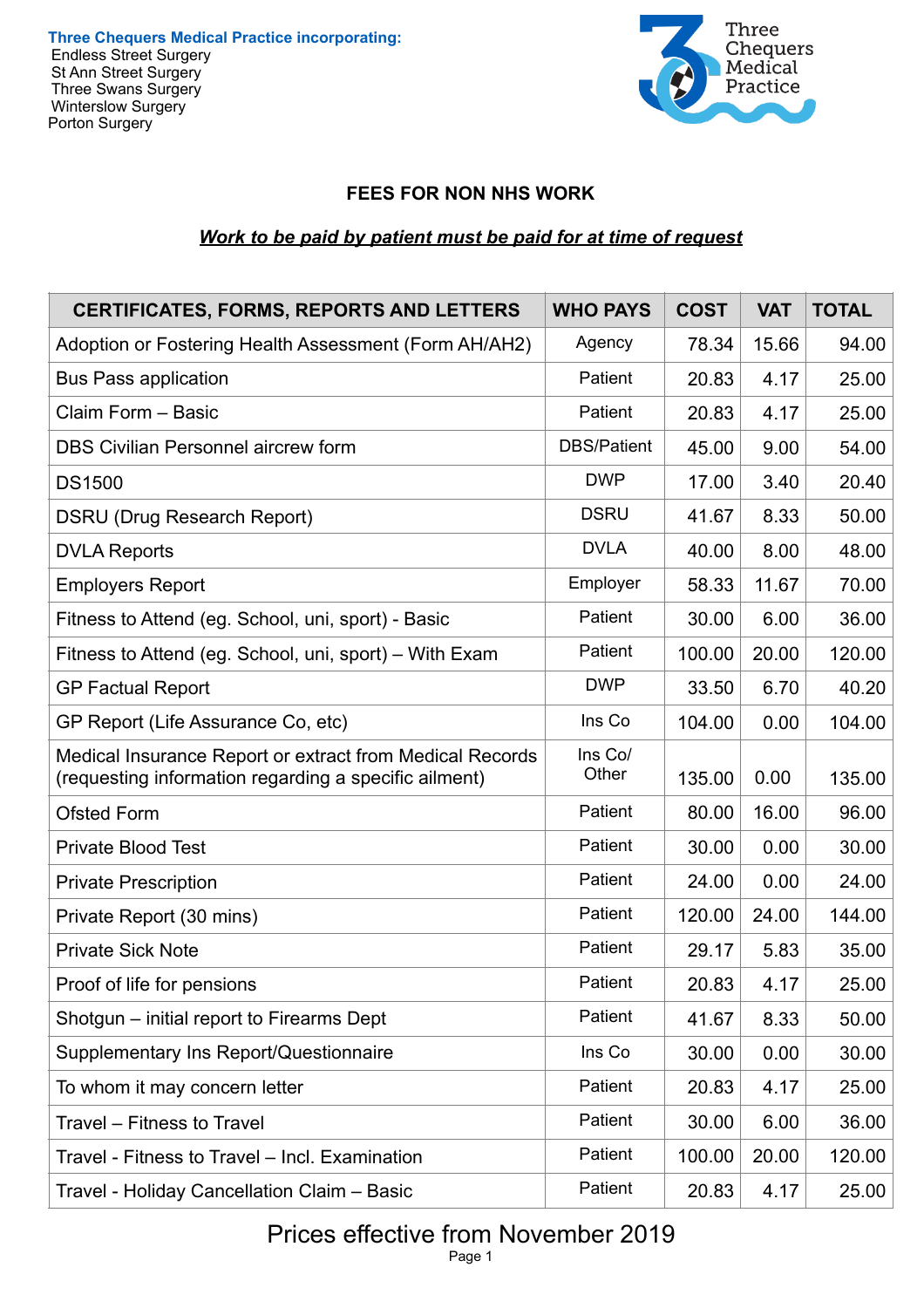

| Travel – Holiday Cancellation Claim – Incl. Examination | Patient | $33.33$ 6.67 |  | 40.00 $ $ |
|---------------------------------------------------------|---------|--------------|--|-----------|
|---------------------------------------------------------|---------|--------------|--|-----------|

| <b>EXAMINATIONS/MEDICALS - BOOK WITH PARTNERS</b><br><b>ONLY</b> | <b>WHO PAYS</b> | <b>COST</b> | <b>VAT</b> | <b>TOTAL</b> |
|------------------------------------------------------------------|-----------------|-------------|------------|--------------|
| <b>DVLA Requested Medical</b>                                    | <b>DVLA</b>     | 85.00       | 17.00      | 102.00       |
| Fitness to Attend School/Work and report (20 minutes)            | <b>Patient</b>  | 80.00       | 0.00       | 80.00        |
| Full Medical Report - Private (45 minutes)                       | Patient         | 180.00      | 36.00      | 216.00       |
| LGV/PCV/HGV/Fostering/Adoption Medical (30 minutes)              | Patient         | 120.00      | 24.00      | 144.00       |
| Pre-Employment Medical and Report (20 minutes)                   | Patient         | 80.00       | 16.00      | 96.00        |
| Taxi/Elderly/Racing/Diving/Flying Medical (20 minutes)           | Patient         | 80.00       | 16.00      | 96.00        |

# **FEES FOR NON NHS WORK (Continued)**

| <b>CERTIFICATES, FORMS, REPORTS AND LETTERS - FREE OF CHARGE</b> |
|------------------------------------------------------------------|
| Access to records under Data Protection Act                      |
| <b>Bankruptcy</b>                                                |
| <b>Coroners Post Mortem</b>                                      |
| <b>Council Tax Exemption Form</b>                                |
| <b>Death Certificates</b>                                        |
| <b>ESA113</b>                                                    |
| Notification of infectious diseases                              |
| Paternity test                                                   |
| <b>UC113</b>                                                     |
| Vaccination printout                                             |
| Work agreed to be FOC by Partner                                 |